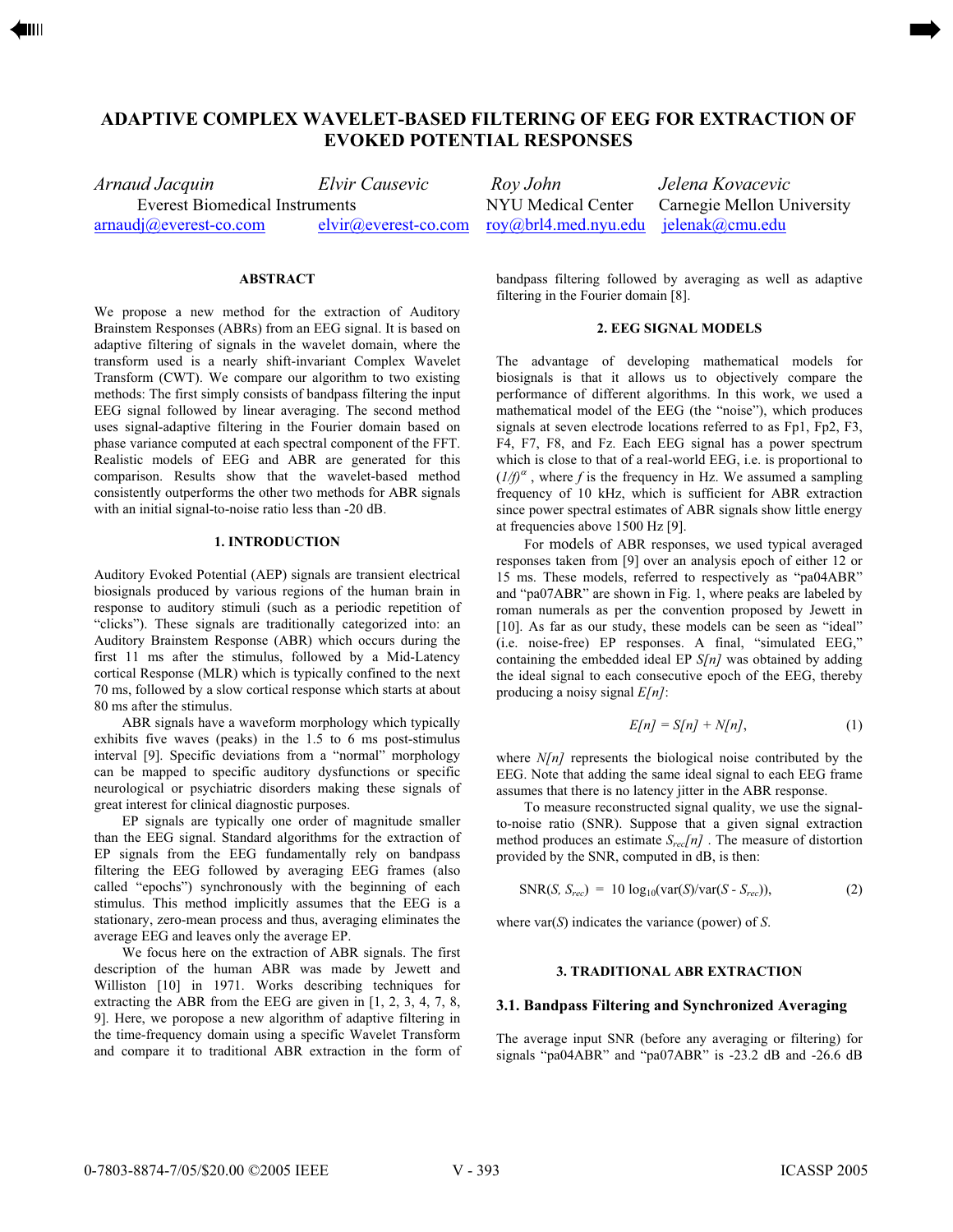respectively. If signal and noise were sinusoidal signals, these values would correspond to ratios of noise amplitude over signal amplitude of 14 and 21 respectively (using (2)). These numbers are typical of actual ABR recordings and demonstrate that ABR responses cannot be visually detected from single sweeps of EEG.

<span id="page-1-0"></span>[➡](#page-0-0)

The traditional way to improve the SNR and thereby extract an Evoked Potential signal from the EEG consists of first filtering the EEG using a bandpass filter suitably adapted to the type of EP of interest, followed by averaging a (possibly large) number of epochs all synchronized to the beginning of the stimulus. For ABR signals, different filter passbands have been used, with highpass cutoff frequency in the range 30-300 Hz and lowpass cutoff between 1500 Hz and 3000 Hz. For the purpose of this work, we decided to select a fairly wide passband of 30- 3000 Hz, as recommended by Hall in [9].



**Figure 1:** Template noise-free ABR signals "pc04ABR" (top) and "pc07ABR" (bottom). The vertical axis is in microvolts.

#### **3.2. Optimal Adaptive Filtering in the FFT Domain**

The optimal digital filtering method developed in [8] showed that denoised "light-average" ABR signals could be obtained by processing these averages in the Fourier domain. This algorithm initially segments EEG data into a set of *K* "trials" or "subaverages" of *M* frames each. We allowed these trials to overlap by a number of *P* frames (*P < M*). For each trial, spectral analysis is performed using an *L*-point<sup>1</sup> Fast Fourier Transform (FFT). The phase variance across trials of each normalized complex spectral component is computed according to:

Var
$$
(\psi_i)
$$
 =  $(1/K)\sum_{j=1}^{K} |h_{ij} - h_i|^2$ , (3)

with

$$
h_{ij} = H_{ij} / |H_{ij}|
$$
, and  $h_i = (1/K) \sum_{j=1}^{K} h_{ij}$ , (4)

where  $H_{ij}$  is the *i*<sup>th</sup> complex spectral component of the *j*<sup>th</sup> trial,  $h_{ij}$ is the normalized spectral component and  $h_i$  is the mean normalized component. A low phase variance for any given spectral component indicates that this component is likely to belong to the phase-locked, repeatable EP signal, whereas a high phase variance is likely to be due to (random) noise. After computing normalized phase variance, a variance threshold parameter  $T<sub>n</sub>$  is initialized to zero and is linearly increased until the cumulative range of frequencies for which phase variance is lower than  $T_n$  achieves a fixed minimum frequency range  $F_{min}$  or  $T_n$  hits a predetermined maximum value  $T_{max}$ . This operation is performed independently on each available EEG channel. The Fourier components selected by the algorithm are restricted to lie in the passband of the bandpass filter used for preprocessing.

[➡](#page-2-0)

The signal is then reconstructed by taking the Inverse Fast Fourier Transform (IFFT). This type of filtering is *adaptive* to the signal since the signal itself determines the characteristics of the filter (defined in the Fourier domain). After the trial phase of the algorithm, during which the optimal filter is determined, all subsequent light averages are filtered in the same fashion.

## **4. ADAPTIVE FILTERING IN THE SPACE-FREQUENCY DOMAIN USING A COMPLEX WAVELET TRANSFORM**

The standard discrete wavelet transform (DWT) has been shown to be useful for a wide range of signal processing applications (compression, digital image and video denoising). While the Fourier Transform is known to produce a uniform tiling of the time-frequency plane - with Fourier components that are welllocalized in frequency but not in time, wavelet coefficients provide a trade-off in time-frequency localization; highfrequency wavelets are well localized in time while lowfrequency ones are well localized in frequency. Dyadic wavelet analysis corresponds to tiling the time-frequency plane with "octave" frequency bands. In the one-dimensional case, the DWT is implemented by a filter bank made of bandpass filters whose passbands are  $[f_N/2, f_N]$ ,  $[f_N/4, f_N/2]$ ,  $[f_N/8, f_N/4]$ , etc. where  $f_N$  indicates the Nyquist frequency, i.e. one half of the sampling frequency. Wavelet transforms have been successfully used for *denoising* as long as the SNR is moderate to high, i.e. above 10 dB [5, 6]. When the signal is buried in high energy noise, i.e. with SNR of less than 0 dB, it has been shown by Causevic *et al.* [2] that conventional wavelet denoising fails.

In addition, a drawback of the classical DWT is that it is not *shift-invariant<sup>2</sup>* [13]. This results in the fact that the energy distribution between wavelet subbands is sensitive to a small time shift of the input signal. While this is of little importance for signal compression applications, it has been surmised that this lack of shift invariance might be the reason why wavelets have not been used very much for signal analysis [12]. The Complex Wavelet Transform (CWT), that was recently proposed

<sup>&</sup>lt;sup>1</sup>Since *L* is chosen to be larger than the frame length *N*, we padded the frames by their mean values.

<sup>&</sup>lt;sup>2</sup>The undecimated form of the dyadic wavelet decomposition tree (also referred to as "algorithme à trous") does not have this drawback but its computational complexity and high redundancy make it unattractive for many signal processing applications.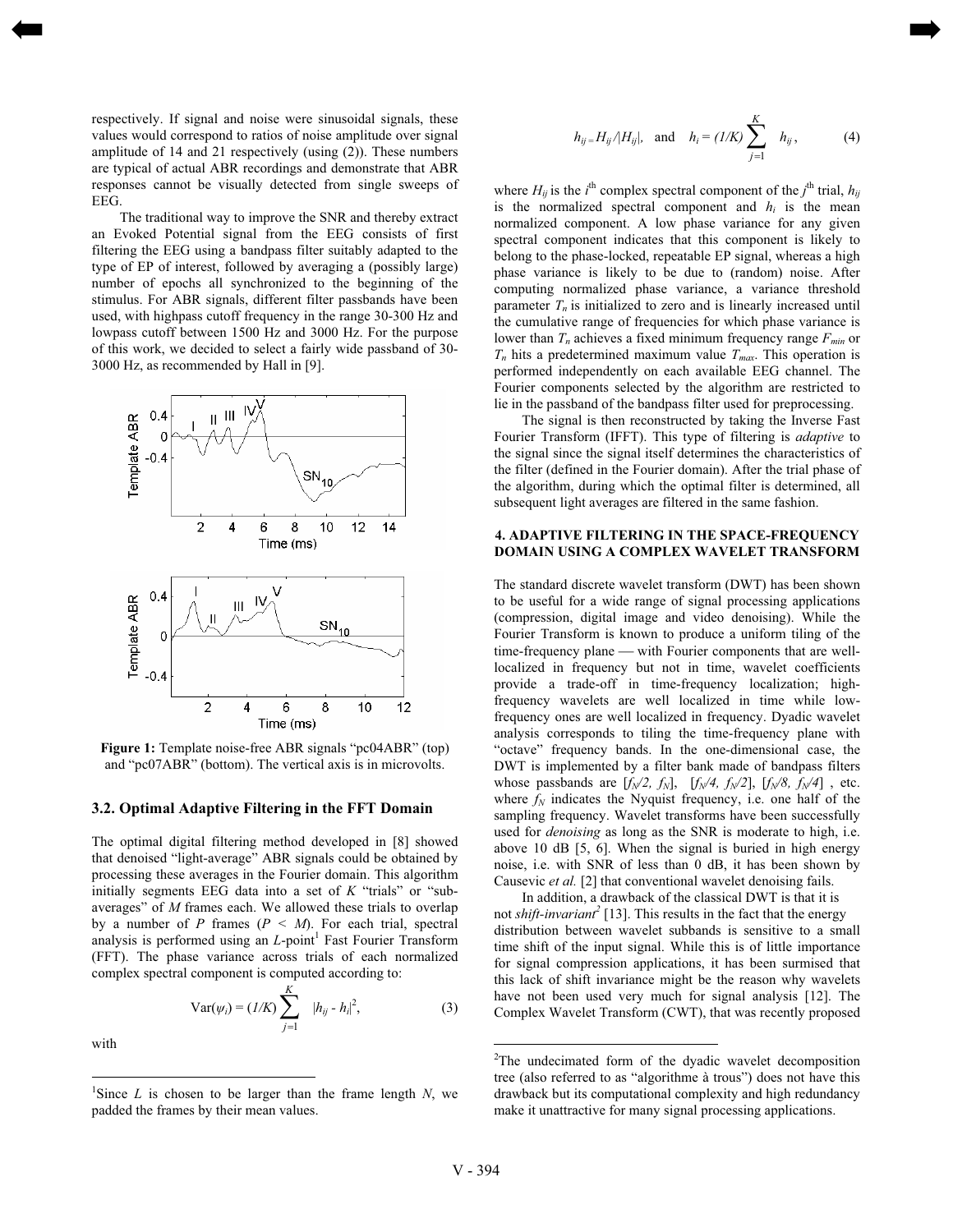by Kingsbury [11, 12] and introduces redundancy in the system, overcomes this deficiency of the classical DWT. It has been successfully used for image denoising as described for example in [14, 15]. Perhaps more importantly, unlike real wavelet transforms, this complex transform preserves the notion of *phase* (and amplitude) of the transform coefficients, thereby making it possible to extend the algorithm described in Section 3.

<span id="page-2-0"></span>[➡](#page-1-0)



**Figure 2**: Behavior of scaling parameter as a function of normalized phase variance for two values of *Tmax***.**

Our algorithm uses the Dual-Tree Complex Wavelet Transform (DCWT) of Selesnick [16] as the invertible transform in the adaptive filtering method of Fridman *et al*. The filters for this transform were first published by Kingsbury in [12]. In this case, the complex transform coefficients have a magnitude and a phase as is the case with the FFT. However, since wavelet coefficients are well localized in the time-frequency plane, setting the amplitude of a wavelet coefficient to zero will only affect a localized region in the time domain, whereas the equivalent operation in the FFT domain affects the signal over the entire frame. The transform size denoted by L was chosen to be 512 with 8 decomposition levels (scales) so that the lowresolution subband consisted of 2 coefficients.

After the CWT of each sub-average ("trial") is computed, the phase variance of each normalized wavelet coefficient  $w_{i,j}$  is computed as it is in [8]. The magnitude of each wavelet coefficient is selectively scaled according to the phase variance of the coefficients at this location across the trials. In our implementation, this scaling has the form:

$$
w_{ij} = \alpha_{ij} W_{ij} \exp(j\theta_{ij}), \qquad (5)
$$

where  $W_{i,j}$  and  $\theta_{i,j}$  are respectively the magnitude and phase of the unprocessed complex  $i^{\text{th}}$  wavelet coefficient at the  $j^{\text{th}}$  scale, and where:

$$
\alpha_{ij} = \exp(-0.75 \cdot (F_{ij}/T_{max})^4), \tag{6}
$$

where  $F_{ii}$  is the phase variance of coefficient  $w_{ii}$  across the trials. The behavior of this scaling parameter as a function of normalized phase variance is shown in Fig. 2. We found that this scaling was preferable to a "hard threshold", where it is set to zero for anything above  $T_{max}$ . The parameter  $T_{max}$  should be a decreasing function of the length of the short-term average used since we expect longer averages to have a higher SNR and therefore have more coherence across trials.

[➡](#page-3-0)

The performance of the algorithm for the denoising of auditory brainstem evoked potentials is illustrated in the next section.

#### **5. EXPERIMENTAL RESULTS**

We denote by " $BP + AVG$ " the method consisting of bandpass filtering followed by linear averaging, by "AFF" the method consisting of Adaptive Filtering in the Fourier domain and by "AFW" our new method consisting of Adaptive Filtering in the (complex) Wavelet domain. The parameters used in methods AFF and AFW with averages of length 512, 750 and 1024 are listed in Table I.

Average SNR results obtained for the three algorithms are given in Tables II(A-B) and are illustrated in Fig. 3.



**Figure 3:** Comparative results of extracted signal quality (in dB) as a function of average length.

Note by comparing the entries in Tables II(A) and II(B) the large absolute differences in SNR, for any same given method and parameters, between signals "pa04ABR" and "pa07ABR." This is because the average input SNR for the former signal is 3.4 dB higher than for the latter (-23.2 dB vs. -26.6 dB). Furthermore, we see that the  $BP + AFW$  algorithm significantly outperforms linear averaging in terms of SNR. Average SNR for this method is also consistently higher than for than for the FFT-based algorithm  $(BP + AFF)$ .

#### **6. CONCLUSION**

In this work, we extended an algorithm for the extraction (denoising) of brainstem evoked potentials responses (ABR) by using a nearly shift-invariant Complex Wavelet Transform which scales wavelet coefficients based on the phase variance across successive subaverages. The performance of the novel algorithm was illustrated on two simulated  $EEG + EP$  signals where the underlying ideal EP signal is known, allowing objective comparisons of performance across algorithms. The wavelet-based algorithm outperforms the traditional bandpass filtering followed by averaging as well as a previously published FFT-based adaptive filtering algorithm.